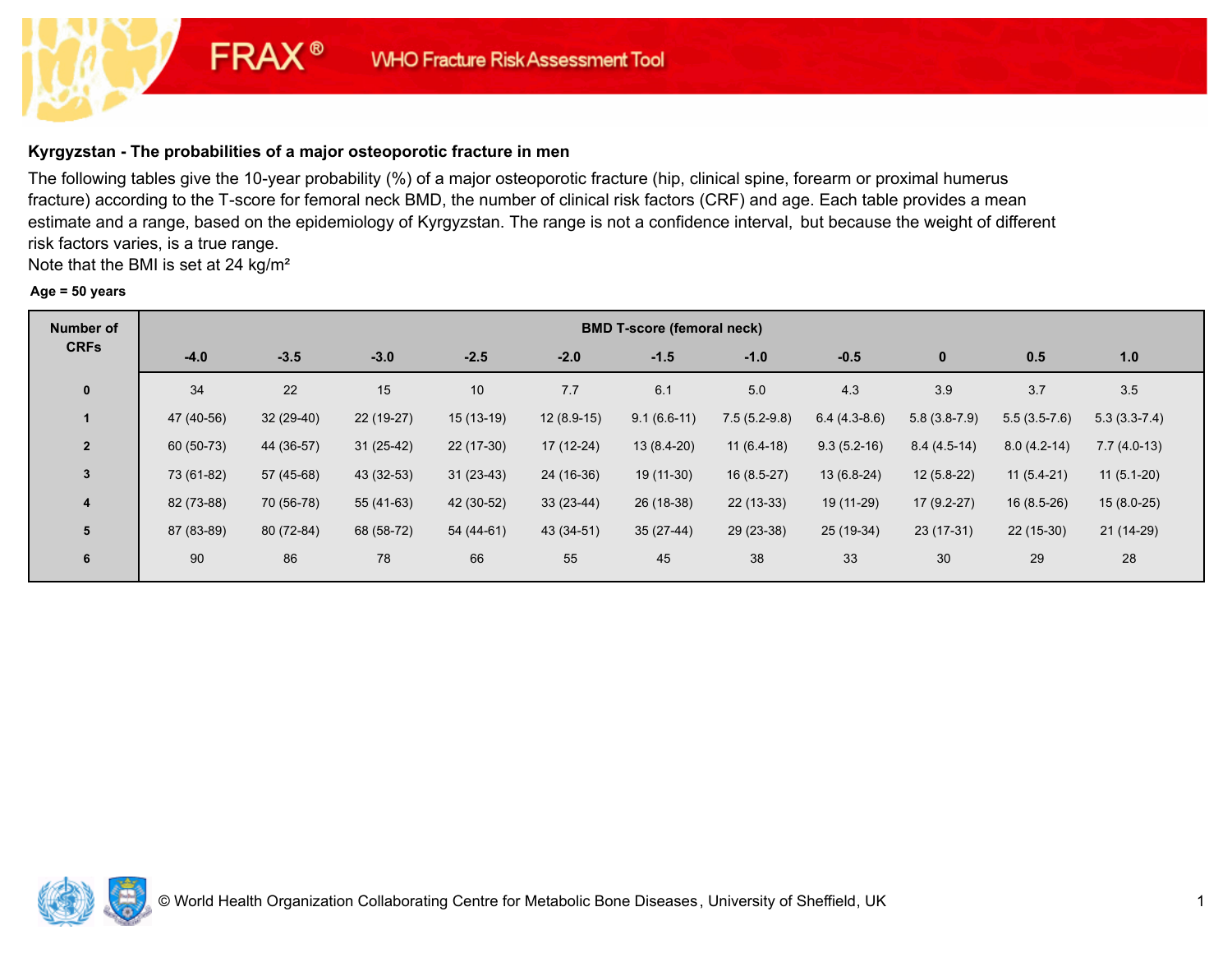## **Age = 55 years**

**FRAX®** 

| <b>Number of</b> |            | <b>BMD T-score (femoral neck)</b> |             |             |              |               |                |                |                |                |                |  |  |  |
|------------------|------------|-----------------------------------|-------------|-------------|--------------|---------------|----------------|----------------|----------------|----------------|----------------|--|--|--|
| <b>CRFs</b>      | $-4.0$     | $-3.5$                            | $-3.0$      | $-2.5$      | $-2.0$       | $-1.5$        | $-1.0$         | $-0.5$         | $\mathbf{0}$   | 0.5            | 1.0            |  |  |  |
| $\mathbf 0$      | 31         | 21                                | 14          | 10          | 7.6          | 5.9           | 4.8            | 4.1            | 3.7            | 3.4            | 3.2            |  |  |  |
|                  | 43 (38-50) | $30(28-36)$                       | $21(19-25)$ | $15(12-18)$ | $11(8.8-14)$ | $8.8(6.4-11)$ | $7.1(5.0-9.2)$ | $6.0(4.0-8.0)$ | $5.4(3.5-7.4)$ | $5.0(3.3-7.0)$ | $4.8(3.0-6.7)$ |  |  |  |
| $\overline{2}$   | 56 (47-67) | 41 (34-52)                        | $30(24-38)$ | $21(17-28)$ | 16 (12-23)   | $13(8.3-19)$  | $10(6.3-16)$   | $8.6(5.0-14)$  | $7.8(4.3-13)$  | $7.3(3.9-12)$  | $6.9(3.6-12)$  |  |  |  |
| $\mathbf{3}$     | 67 (57-77) | $53(43-63)$                       | 40 (31-49)  | $30(22-40)$ | $23(15-33)$  | 18 (11-28)    | $15(8.3-24)$   | $12(6.5-21)$   | $11(5.6-20)$   | $10(5.0-19)$   | $9.8(4.7-18)$  |  |  |  |
| $\overline{4}$   | 77 (68-83) | 65 (53-72)                        | 52 (40-59)  | 40 (29-49)  | $31(22-41)$  | $25(17-35)$   | $20(13-30)$    | 17 (10-27)     | 15 (8.7-25)    | 14 (7.8-24)    | $14(7.2-23)$   |  |  |  |
| $5\phantom{1}$   | 83 (79-86) | 75 (68-79)                        | 63 (55-68)  | $51(42-58)$ | 41 (33-48)   | $33(26-41)$   | $27(21-35)$    | $23(18-31)$    | $21(15-29)$    | 19 (14-27)     | 18 (13-26)     |  |  |  |
| $6\phantom{1}$   | 87         | 82                                | 73          | 62          | 51           | 42            | 35             | 30             | 27             | 26             | 24             |  |  |  |

## **Age = 60 years**

| Number of               | <b>BMD T-score (femoral neck)</b> |             |             |             |              |               |                |                |                |                |                |  |  |
|-------------------------|-----------------------------------|-------------|-------------|-------------|--------------|---------------|----------------|----------------|----------------|----------------|----------------|--|--|
| <b>CRFs</b>             | $-4.0$                            | $-3.5$      | $-3.0$      | $-2.5$      | $-2.0$       | $-1.5$        | $-1.0$         | $-0.5$         | $\bf{0}$       | 0.5            | 1.0            |  |  |
| $\mathbf 0$             | 27                                | 19          | 13          | 9.8         | 7.4          | 5.8           | 4.7            | 3.9            | 3.5            | 3.3            | 3.0            |  |  |
| 1                       | $37(33-42)$                       | 26 (24-31)  | 19 (17-23)  | $14(12-17)$ | $11(8.4-13)$ | $8.5(6.3-10)$ | $6.8(4.8-8.8)$ | $5.7(3.9-7.6)$ | $5.2(3.4-7.1)$ | $4.7(3.1-6.6)$ | $4.4(2.8-6.3)$ |  |  |
| $\overline{2}$          | 47 (40-56)                        | $36(30-44)$ | 27 (22-33)  | $20(16-25)$ | $15(11-21)$  | $12(8.2-18)$  | $9.8(6.2-15)$  | $8.1(4.8-13)$  | $7.4(4.2-12)$  | $6.8(3.7-11)$  | $6.3(3.4-11)$  |  |  |
| 3                       | 58 (49-67)                        | 46 (38-54)  | $36(28-44)$ | $27(21-36)$ | $21(15-30)$  | $17(11-26)$   | 14 (8.2-22)    | $11(6.4-19)$   | $10(5.5-18)$   | $9.5(4.8-17)$  | $8.9(4.4-16)$  |  |  |
| $\overline{\mathbf{4}}$ | 68 (60-74)                        | 57 (47-64)  | 46 (36-53)  | $36(27-45)$ | 28 (21-38)   | 23 (17-32)    | 19 (13-28)     | $16(9.8-24)$   | $14(8.3-23)$   | $13(7.4-21)$   | $12(6.7-20)$   |  |  |
| 5                       | 75 (70-79)                        | 66 (60-71)  | 56 (49-62)  | 45 (39-52)  | 37 (30-44)   | $30(24-38)$   | $25(20-33)$    | 21 (17-28)     | 19 (14-26)     | $17(13-25)$    | 16 (11-23)     |  |  |
| 6                       | 80                                | 74          | 65          | 55          | 46           | 38            | 32             | 27             | 25             | 23             | 21             |  |  |

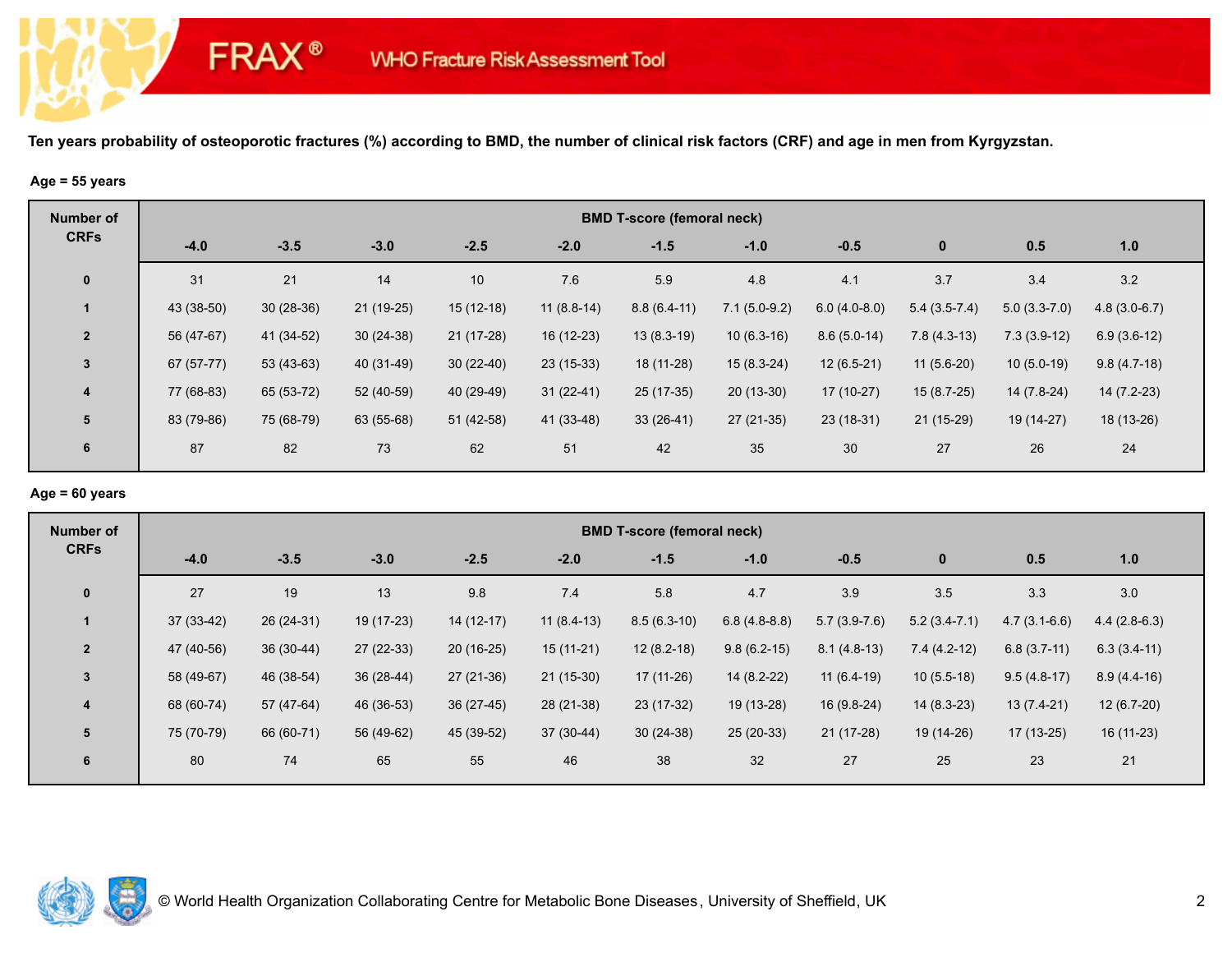## **Age = 65 years**

**FRAX®** 

| <b>Number of</b> |             | <b>BMD T-score (femoral neck)</b> |             |             |              |               |                |                |                |                |                |  |  |  |
|------------------|-------------|-----------------------------------|-------------|-------------|--------------|---------------|----------------|----------------|----------------|----------------|----------------|--|--|--|
| <b>CRFs</b>      | $-4.0$      | $-3.5$                            | $-3.0$      | $-2.5$      | $-2.0$       | $-1.5$        | $-1.0$         | $-0.5$         | $\mathbf 0$    | 0.5            | 1.0            |  |  |  |
| $\mathbf 0$      | 23          | 17                                | 13          | 9.4         | 7.3          | 5.7           | 4.6            | 3.9            | 3.5            | 3.2            | 2.9            |  |  |  |
|                  | $31(29-35)$ | $23(21-26)$                       | 18 (15-20)  | $13(11-15)$ | $10(8.1-12)$ | $8.2(6.1-10)$ | $6.6(4.7-8.5)$ | $5.6(3.8-7.4)$ | $5.0(3.3-6.8)$ | $4.5(3.0-6.3)$ | $4.2(2.7-5.9)$ |  |  |  |
| $\overline{2}$   | 40 (34-47)  | $31(26-37)$                       | 24 (20-29)  | 18 (15-23)  | 14 (11-20)   | $11(8.0-16)$  | $9.3(6.1-14)$  | $7.9(4.9-12)$  | $7.0(4.1-11)$  | $6.4(3.6-11)$  | $5.9(3.2-9.9)$ |  |  |  |
| $\mathbf{3}$     | $50(42-57)$ | 40 (33-46)                        | $31(26-39)$ | 25 (19-33)  | 20 (14-28)   | 16 (11-23)    | $13(8.1-20)$   | $11(6.4-18)$   | $9.7(5.4-16)$  | $8.9(4.7-15)$  | $8.2(4.2-14)$  |  |  |  |
| $\overline{4}$   | 58 (52-65)  | 49 (41-55)                        | 40 (33-47)  | $32(26-40)$ | 26 (20-34)   | 21 (16-29)    | 17 (12-25)     | $15(9.6-22)$   | $13(8.1-21)$   | $12(7.0-19)$   | $11(6.2-18)$   |  |  |  |
| 5                | 66 (61-71)  | 58 (52-63)                        | 49 (43-55)  | 40 (35-47)  | $33(28-41)$  | $27(23-35)$   | 23 (19-30)     | 19 (16-26)     | 17 (13-24)     | 16 (12-23)     | $15(10-21)$    |  |  |  |
| 6                | 72          | 65                                | 57          | 49          | 41           | 34            | 29             | 25             | 22             | 21             | 19             |  |  |  |

## **Age = 70 years**

| Number of               | <b>BMD T-score (femoral neck)</b> |             |             |              |               |                |                |                |                |                |                  |  |  |
|-------------------------|-----------------------------------|-------------|-------------|--------------|---------------|----------------|----------------|----------------|----------------|----------------|------------------|--|--|
| <b>CRFs</b>             | $-4.0$                            | $-3.5$      | $-3.0$      | $-2.5$       | $-2.0$        | $-1.5$         | $-1.0$         | $-0.5$         | $\bf{0}$       | 0.5            | 1.0              |  |  |
| $\mathbf 0$             | 20                                | 15          | 11          | 8.9          | 7.0           | 5.6            | 4.5            | 3.9            | 3.4            | 3.1            | 2.8              |  |  |
|                         | $27(23-33)$                       | $21(17-26)$ | 16 (13-20)  | $13(9.8-16)$ | $9.8(7.5-12)$ | $7.8(5.8-9.5)$ | $6.3(4.5-7.6)$ | $5.3(3.7-6.4)$ | $4.7(3.2-5.6)$ | $4.2(2.8-5.0)$ | $3.8(2.5-4.6)$   |  |  |
| $\overline{2}$          | $36(30-45)$                       | 29 (23-36)  | 22 (17-29)  | $18(13-23)$  | 14 (10.0-18)  | $11(7.6-15)$   | $8.7(5.9-12)$  | $7.3(4.8-10)$  | $6.3(4.1-8.9)$ | $5.6(3.5-8.0)$ | $5.1(3.1 - 7.2)$ |  |  |
| 3                       | 46 (38-55)                        | 38 (30-46)  | $30(23-39)$ | 24 (18-32)   | 19 (13-26)    | $15(10-21)$    | $12(7.9-17)$   | $9.9(6.4-15)$  | $8.5(5.4-13)$  | $7.5(4.6-12)$  | $6.7(4.1-10)$    |  |  |
| $\overline{\mathbf{4}}$ | 56 (47-63)                        | 48 (39-55)  | $39(31-47)$ | $32(24-39)$  | 25 (19-32)    | $20(14-27)$    | 16 (11-22)     | $13(9.2-19)$   | $11(7.7-16)$   | $10.0(6.6-15)$ | $8.8(5.8-13)$    |  |  |
| 5                       | 65 (58-70)                        | 57 (50-63)  | 49 (42-55)  | 41 (34-47)   | $33(27-40)$   | $27(22-33)$    | $21(17-27)$    | 18 (14-23)     | $15(12-20)$    | $13(10-18)$    | $12(9.3-16)$     |  |  |
| 6                       | 72                                | 66          | 58          | 50           | 42            | 35             | 28             | 23             | 20             | 17             | 15               |  |  |

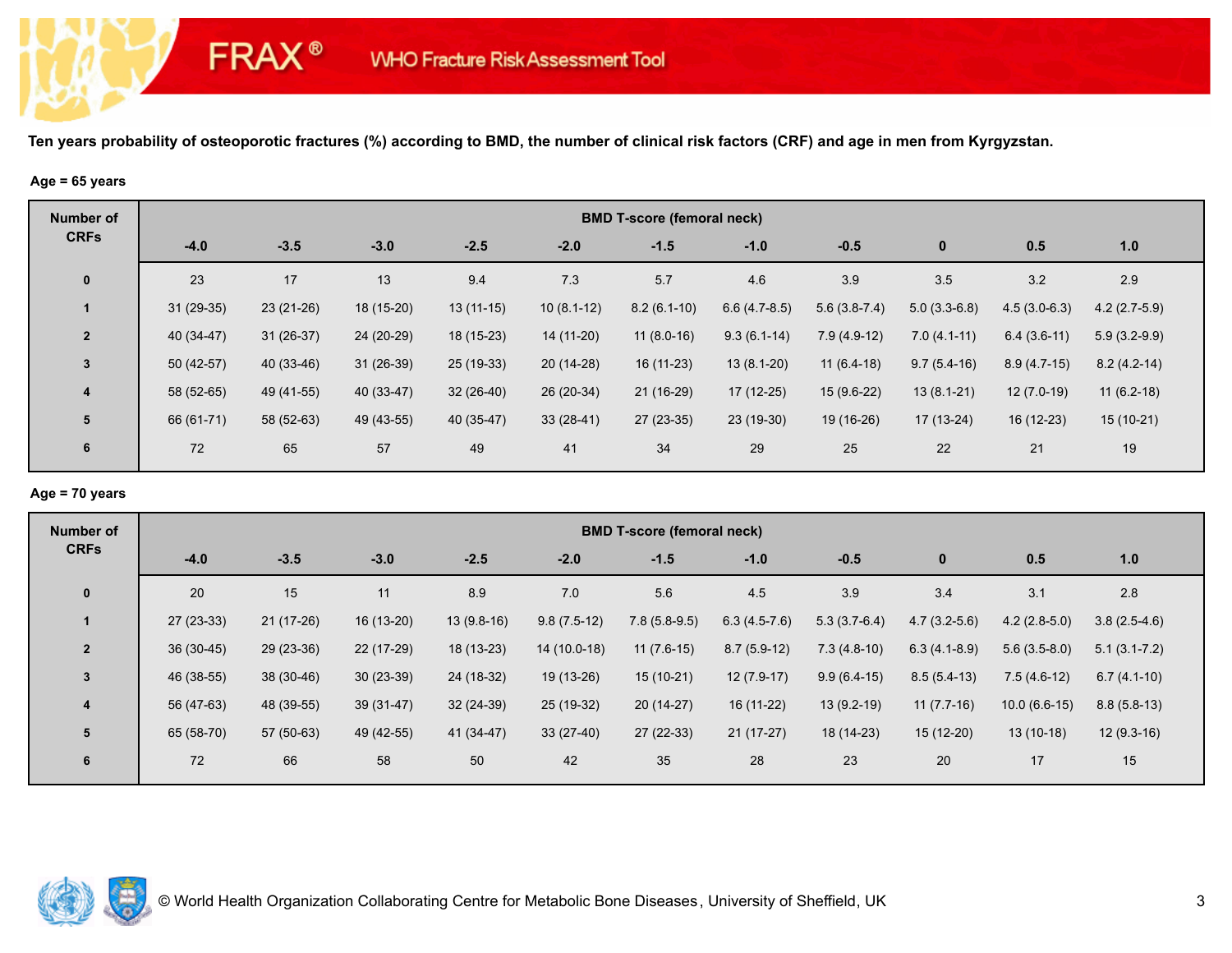#### **Age = 75 years**

**FRAX®** 

| <b>Number of</b> |             | <b>BMD T-score (femoral neck)</b> |             |             |              |               |                |                |                |                |                |  |  |  |
|------------------|-------------|-----------------------------------|-------------|-------------|--------------|---------------|----------------|----------------|----------------|----------------|----------------|--|--|--|
| <b>CRFs</b>      | $-4.0$      | $-3.5$                            | $-3.0$      | $-2.5$      | $-2.0$       | $-1.5$        | $-1.0$         | $-0.5$         | $\mathbf{0}$   | 0.5            | 1.0            |  |  |  |
| $\mathbf 0$      | 17          | 13                                | 11          | 8.5         | 6.8          | 5.5           | 4.5            | 3.9            | 3.5            | 3.1            | 2.8            |  |  |  |
|                  | $25(19-40)$ | $20(15-33)$                       | 16 (11-26)  | 13 (8.9-20) | $10(7.0-16)$ | $8.0(5.6-12)$ | $6.4(4.4-9.3)$ | $5.5(3.7-7.5)$ | $4.8(3.2-6.2)$ | $4.2(2.8-5.2)$ | $3.7(2.5-4.4)$ |  |  |  |
| $\overline{2}$   | $34(24-50)$ | 28 (19-42)                        | 23 (15-34)  | 18 (12-27)  | 15 (9.4-22)  | $12(7.4-17)$  | $9.2(5.8-13)$  | $7.7(4.9-11)$  | $6.6(4.1-9.2)$ | $5.7(3.6-7.7)$ | $4.9(3.1-6.6)$ |  |  |  |
| $\mathbf{3}$     | 45 (31-59)  | 38 (25-51)                        | $32(20-43)$ | 26 (16-36)  | $21(13-29)$  | 17 (9.9-23)   | $13(7.8-19)$   | $11(6.5-16)$   | $9.1(5.5-13)$  | $7.7(4.7-11)$  | $6.6(4.1-9.5)$ |  |  |  |
| $\overline{4}$   | 56 (39-66)  | 49 (33-59)                        | 42 (27-52)  | $35(21-45)$ | 29 (17-37)   | $23(14-30)$   | 19 (11-25)     | 15 (9.0-20)    | $13(7.6-17)$   | $11(6.5-14)$   | $9.0(5.7-12)$  |  |  |  |
| $5\phantom{1}$   | 66 (48-72)  | 60 (41-66)                        | 53 (35-60)  | 46 (29-53)  | $38(23-45)$  | $32(19-38)$   | 26 (15-31)     | $21(13-26)$    | 18 (11-22)     | $15(9.8-19)$   | $12(8.6-16)$   |  |  |  |
| $6\phantom{1}$   | 74          | 69                                | 63          | 56          | 49           | 42            | 34             | 29             | 24             | 20             | 16             |  |  |  |

## **Age = 80 years**

| Number of               |            | <b>BMD T-score (femoral neck)</b> |              |              |               |               |                |                |                |                |                |  |  |  |
|-------------------------|------------|-----------------------------------|--------------|--------------|---------------|---------------|----------------|----------------|----------------|----------------|----------------|--|--|--|
| <b>CRFs</b>             | $-4.0$     | $-3.5$                            | $-3.0$       | $-2.5$       | $-2.0$        | $-1.5$        | $-1.0$         | $-0.5$         | $\bf{0}$       | 0.5            | 1.0            |  |  |  |
| $\mathbf 0$             | 14         | 12                                | 9.6          | 7.8          | 6.4           | 5.3           | 4.4            | 3.8            | 3.4            | 3.0            | 2.7            |  |  |  |
| $\mathbf 1$             | 21 (15-34) | 17 (12-28)                        | 14 (10.0-23) | $11(8.0-19)$ | $9.4(6.5-15)$ | $7.6(5.2-12)$ | $6.3(4.3-9.6)$ | $5.4(3.7-8.0)$ | $4.7(3.2-6.6)$ | $4.1(2.8-5.6)$ | $3.6(2.4-4.7)$ |  |  |  |
| $\overline{2}$          | 29 (20-43) | 24 (16-37)                        | $20(13-31)$  | $17(11-25)$  | $13(8.6-20)$  | $11(7.0-16)$  | $9.0(5.7-13)$  | $7.6(4.8-11)$  | $6.5(4.1-9.3)$ | $5.6(3.5-7.8)$ | $4.9(3.1-6.7)$ |  |  |  |
| $\mathbf{3}$            | 38 (26-51) | $33(21-45)$                       | 28 (17-38)   | $23(14-32)$  | 19 (12-27)    | 16 (9.4-22)   | $13(7.6-18)$   | $11(6.4-15)$   | $9.1(5.5-13)$  | $7.8(4.7-11)$  | $6.7(4.1-9.3)$ |  |  |  |
| $\overline{\mathbf{4}}$ | 48 (32-59) | 42 (27-53)                        | $37(23-46)$  | $31(19-40)$  | 26 (15-34)    | 22 (13-28)    | 18 (10-23)     | $15(8.8-20)$   | $13(7.5-17)$   | $11(6.4-14)$   | $9.1(5.6-12)$  |  |  |  |
| 5                       | 58 (40-65) | 53 (34-59)                        | 47 (29-53)   | 41 (24-47)   | $35(20-41)$   | 29 (17-35)    | 24 (14-30)     | $21(12-25)$    | 17 (10-22)     | $15(9.1-19)$   | $12(8.0-16)$   |  |  |  |
| 6                       | 67         | 62                                | 57           | 51           | 44            | 38            | 32             | 28             | 24             | 20             | 17             |  |  |  |